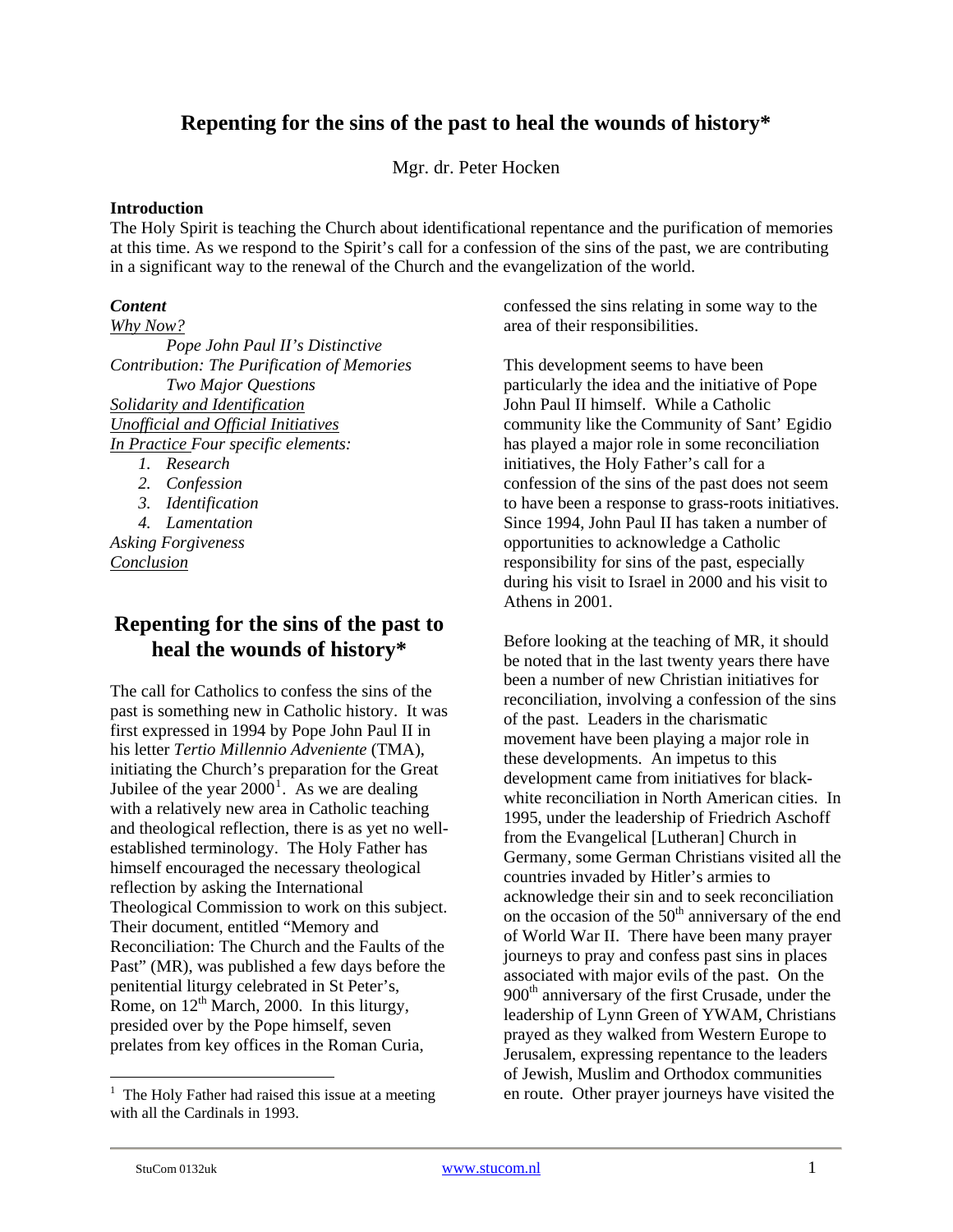West African ports used in the slave trade and places associated with crimes committed against the Aborigines in Australia and the Maoris in New Zealand.

### Why Now?

Why is a Christian repentance happening at this time in human history? Perhaps because today the conflicts that are tearing the human race apart threaten the future of all humanity. Through the mass media, we cannot be unaware of the appalling barbarities that are being committed in so many parts of the world. It shocks us that such horrors also occur in supposedly Christian nations at a time when we prided ourselves on our scientific and technological progress. Above all, the slaughter of six million Jews in the Holocaust has provoked a radical examination of the Christian conscience: how could such a horror have happened in "Christian Europe"?

The Holy Father's conviction reflects both his life-long reflection on the major evils of the  $20<sup>th</sup>$ century, through which he had himself lived in Poland, and his sense of the year 2000 presenting a historic opportunity for the Church and for the world. In preparing for the new millennium, he sought to "look with the eyes of faith" (TMA, para. 17) at the whole history of the Church, at the second millennium between 1,000 and 2,000 and very particularly at the  $20<sup>th</sup>$  century, "a century scarred by the First and Second World Wars, by the experience of concentration camps and by horrendous massacres." (TMA, para. 18). John Paul II sees this call for a Catholic confession of the sins of the past as a fruit of the Second Vatican Council, an essential element in the renewal of the Church, and as necessary for the effectiveness of the "new evangelization".

<span id="page-1-2"></span><span id="page-1-1"></span><span id="page-1-0"></span>Many of the Protestant initiatives have arisen as a fruit of prayer for revival. Leaders have understood that the deep wounds resulting from past conflicts constitute a major barrier to effective evangelization of our peoples. Reconciliation initiatives are thus seen as a necessary prelude to more effective evangelism. There is then an element of commonality in the motivation urging both Protestants and Catholics to the confession of the sins of the past. Both

among Protestants and Catholics the attention of Christians is being directed towards the root causes of the long-standing conflicts that continue to plague peoples and nations throughout the world.

Since all Christians recognize that repentance and reconciliation cannot happen apart from the Spirit of God, this new awareness of the need to address and to confess the sins of the past should be understood as a *kairos* in the biblical sense, a decisive turning-point in history.

### **Pope John Paul II's Distinctive Contribution: The Purification of Memories**

The first contribution of John Paul II is to have placed this issue on the Church's agenda. As is customary in Catholic documents, MR begins by summarizing the previous contribution of the Church's magisterium. What is clearly new today is the Pope's presentation of the confession of past sins as a **task** for the whole Church to undertake.

The Holy Father has identified the purpose of this confession of past sins as "**the purification of memory**". This concept is a major Catholic contribution to the understanding of what it means to confess the sins of the past.

In TMA, the Holy Father singled out two patterns of past sin that particularly need to be confessed: first, sins against the unity of God's People<sup>[2](#page-1-0)</sup>; secondly, the sins of "intolerance and even the use of violence in the service of truth."<sup>[3](#page-1-1)</sup> It is also clear from the Pope's actions that the sins of Catholics against the Jewish people have weighed heavily on his heart and have played a major role in the call for repentance<sup>[4](#page-1-2)</sup>.

<sup>&</sup>lt;sup>2</sup> "Among the sins which require a greater commitment to repentance and conversion should certainly be counted those which have been detrimental to the unity willed by God for his People." (*TMA*, para. 34). See *MR*, para. 5.2, pp. 62 – 66 (page references are to the Pauline Books and Media edition).

 $\frac{3}{4}$  *TMA*, para. 35. See *MR*, para. 5.3, pp. 66 – 67.

<sup>&</sup>lt;sup>4</sup> We can see this from his decision to set up special commissions of experts to study the Catholic treatment of the Jewish people throughout the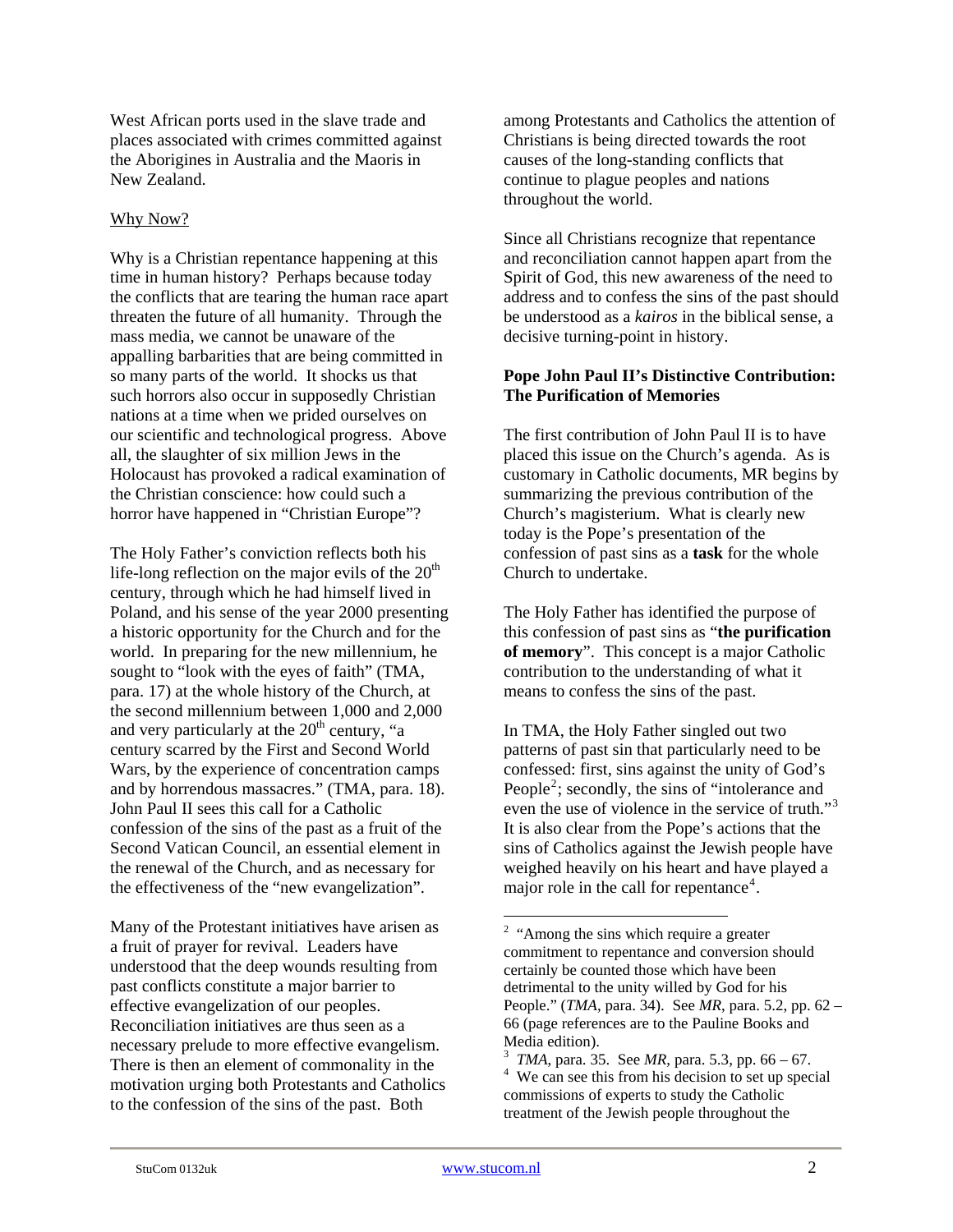Memory is how the past is received into the present to shape the future. *MR* states: "This purification aims at liberating personal and communal conscience from all forms of resentment and violence that are the legacy of past faults"<sup>[5](#page-2-0)</sup>. Notice the emphasis on the "personal" and the "communal". There are personal memories and there are communal memories. In all times of violence and brutality, the most dangerous memories are the communal, in the way that a people or community remembers its conflicts, writes its history, identifies its enemies, justifies its own behaviour. All these communal memories are accompanied and fuelled by personal memories, by the stories of particular families and individuals with their own sufferings and traumas. These memories are then handed down to the following generations, not only in the official histories, but also in popular culture: in songs, in art, in days of special remembrance that even have their own ceremonies and processions, in the honouring of "our heroes".

We can see these patterns at work in all the longstanding conflicts that have erupted again in recent years: in former Yugoslavia between Catholic Croats and Orthodox Serbs (mixed too with the Muslims in Bosnia), in Northern Ireland between Protestant Unionists and Catholic Nationalists, in Rwanda between Hutu and Tutsi, in Sri Lanka between Singhalese and Tamil. Each side has its own history. The histories of the opposing sides have little in common except "we are the heroes, and they are the villains". Such conflicts can never be healed without a purification of memories: that is to say, without a purification from the bias and all the lies in our histories, leading to a purification of our hearts from the hatred and the rejection of each other.

<span id="page-2-1"></span>1 centuries, as well as another on the Spanish Inquisition. See *MR*, para. 5.4, pp. 67 – 69 and the Apostolic Letter *Ecclesia in Europa*, which calls for "acknowledgment be given to any part which the children of the Church have had in the growth and spread of antisemitism in history" (para. 56).

<span id="page-2-0"></span>*Introduction*, p. 10.

In the Catechism, there is a striking statement: "The Holy Spirit is the Church's living memory." (CCC, para. 1099). From this angle we can say that the purification of memory requires a separation of truth from untruth in our memories, with the Holy Spirit enabling and empowering the memories of God's works, the Holy Spirit convicting of the sins of the past, and the Holy Spirit convicting of all distortions of truth.

#### **Two Major Questions**

The first objection is always: Surely we are only responsible for our own sins! How can we repent for sins we did not commit? Everyone involved in this ministry of reconciliation accepts that we are only answerable to God for our own behaviour<sup>[6](#page-2-1)</sup>. The Holy Father's focus on the purification of memory provides the answer. As Elie Wiesel, the Jewish writer, has said: "while no man is responsible for what his ancestors have done, he is responsible for what he does with that memory."

A second major question is the relationship of the Church to sin. Here the Vatican documents are careful in their use of language. The Holy Father has spoken several times of the sins committed in the past by "the sons and daughters of the Church", not of "the sins of the Church". In TMA, the Pope wrote: "Although she is holy because of her incorporation into Christ, the Church does not tire of doing penance: before God and man she always acknowledges as her own her sinful sons and daughters." (para. 33). But he then went on to quote *Lumen Gentium*: "The Church, embracing sinners to her bosom, is at the same time holy and always in need of being purified, and incessantly pursues the path of penance and renewal." (para. 8).

The basic reason for not saying that "the Church has sinned" is that the Church is of her nature

<sup>6</sup> The International Theological Commission has stated: "the imputability of a fault cannot properly be extended beyond the group of persons who had consented to it voluntarily, by means of acts or omissions, or through negligence." (*MR*, para. 1.3, p. 21).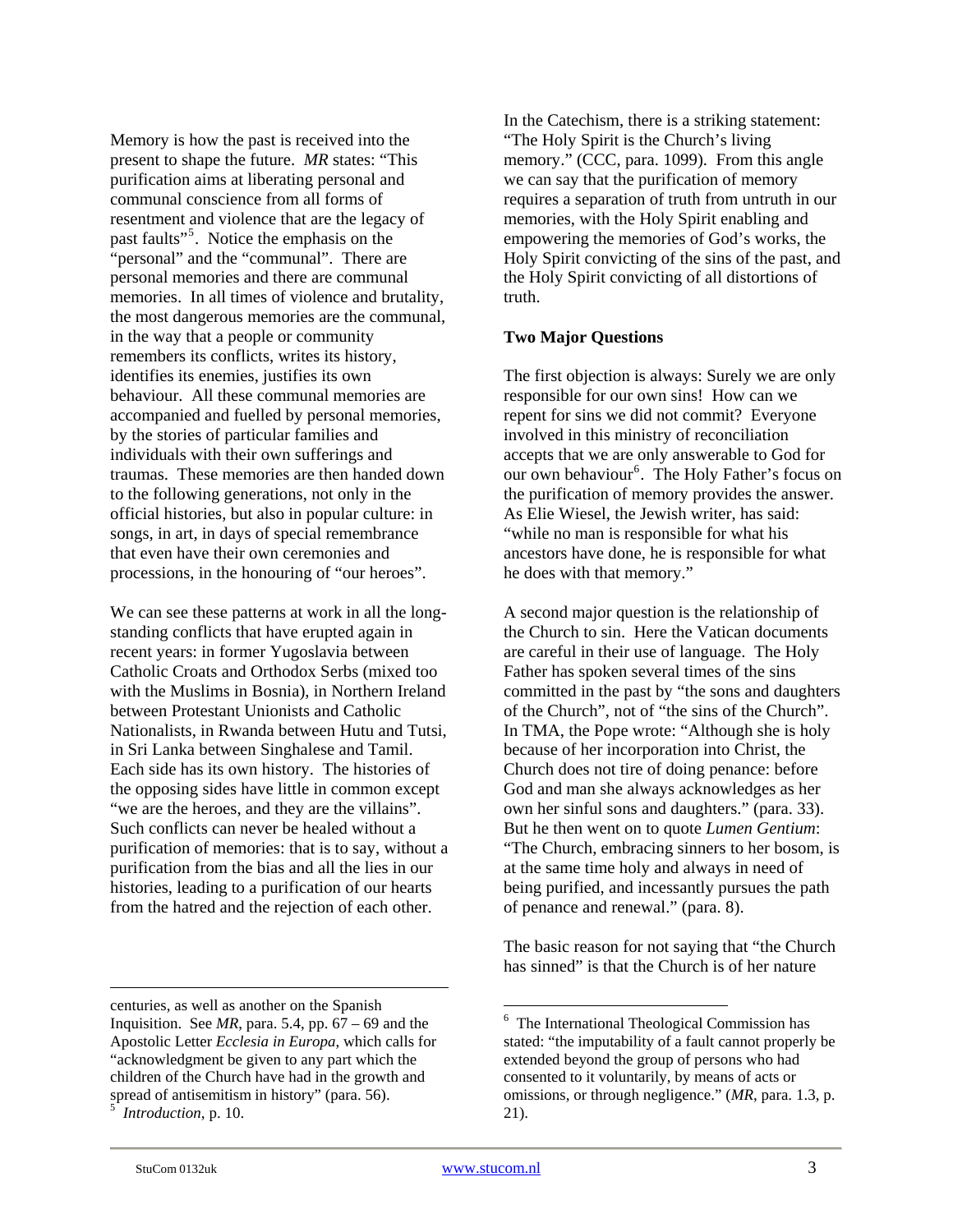holy, and that the element of sin that needs purifying does not belong to the Church in the same way as her holiness. MR distinguishes between "the holiness *of* the Church" and "holiness *in* the Church". The holiness of the Church is "founded on the missions of the Son and the Spirit"<sup>[7](#page-3-0)</sup>; it is the Church formed by the Holy Word of God and the holy sacraments. But in the Church not all is holy. So "Holiness in the Church must therefore correspond to the holiness of the Church."[8](#page-3-1) This is a moral and spiritual imperative.

We can put this another way by saying that the Church in the fullest sense includes Christ, the head, and all the Church triumphant with Mary and all the saints. In no way can we impute sin to the Church in this deepest sense. However, for the Church militant, the Church here on earth, the sinful element is not confined to individuals. There is a corporate dimension to the sins of Catholics, from which the hierarchy cannot a priori be excluded. To give a topical example, it could be that the Bishops' Conference of a particular nation is led to confess their sin as a body in not addressing in honesty and in faith the issue of child abuse at the hands of servants of the Church. MR itself cites the confession of Pope Adrian VI who spoke in the year 1522 of "the abominations, the abuses … and the lies" of which the Roman Curia of his time was guilty, "deep-rooted and extensive … sickness," extending "from the top to the members"[9](#page-3-2) . It is of the Church militant that the Decree on Ecumenism speaks when it says, "Christ summons the Church, as she goes her pilgrim way, to that continual reform of which she always has need, insofar as she is a human institution here on earth." (UR, para.  $6$ ).<sup>[10](#page-3-3)</sup>

<span id="page-3-5"></span><span id="page-3-4"></span>The Pope's appeal for a confession of the sins of Catholics in the past must not then be thought of in a merely individualistic way, because it has both personal and corporate dimensions. When we are dealing with grave patterns of sin from centuries ago, we are hardly ever just dealing

with the sins of particular people, even particular leaders; but generally with attitudes and practices that characterized groups, nations and even the whole Church militant over generations.

However, we face a major dilemma here. To say "the Church has not sinned, it's only some Catholics" is not convincing to people reading about scandalous situations in the Church and the slow response of Church authorities to scandalous situations, e.g. to child abuse. For the general public, this is the Church. Thus, it is an urgent pastoral requirement to be able to speak of the sinful aspect of the Church as a human institution, without losing sight of the deeper theological reality of the Church.

### Solidarity and Identification

*MR* gives solidarity among the baptized as a further reason for this repentance. "Indeed, in grace and in the woundedness of sin, the baptized of today are close to, and in solidarity with, those of yesterday."<sup>[11](#page-3-4)</sup> It is part of the meaning of the Church as mother that she assumes "the weight of her children's faults in maternal solidarity"<sup>[12](#page-3-5)</sup>.

The Protestant initiatives for reconciliation have almost always focused on the identification of the Christian with her/his own people or nation. Catholics will want to apply this also to the divisions and wounds of the Churches and Christian communities. The biblical basis for this identification is found in the prophetic confession: "we and our fathers have sinned"<sup>[13](#page-3-6)</sup>.

<span id="page-3-6"></span><sup>1</sup> 7 MR, 3. 2.

<span id="page-3-1"></span><span id="page-3-0"></span><sup>8</sup> MR, 3. 2.

<span id="page-3-2"></span><sup>9</sup> MR, 1. 1.

<span id="page-3-3"></span> $10$  Cited in MR, 1. 2, note 13 and in 6. 1, note 93.

 $11\,$ Para. 3, p. 40.

 $12$  Para. 3. 4, p. 49. "The Church, in turn, as a true Mother, cannot but be wounded by the sins of her children of yesterday and today, continuing to love them always, to the point of making herself responsible in all times for the burden created by their sins." (p. 48).

<sup>13</sup> See Ps. 106: 6; Jer. 3: 25; Jer. 14: 20. In fact, *MR*  examines the various categories of Old Testament confessions of sin, saying that "more frequent are the confessions that mention the faults of the forebears, linking them expressly to the errors of the present generation" (para. 2. 1, p. 29). On this page can be found a footnote giving a longer list of Old Testament instances.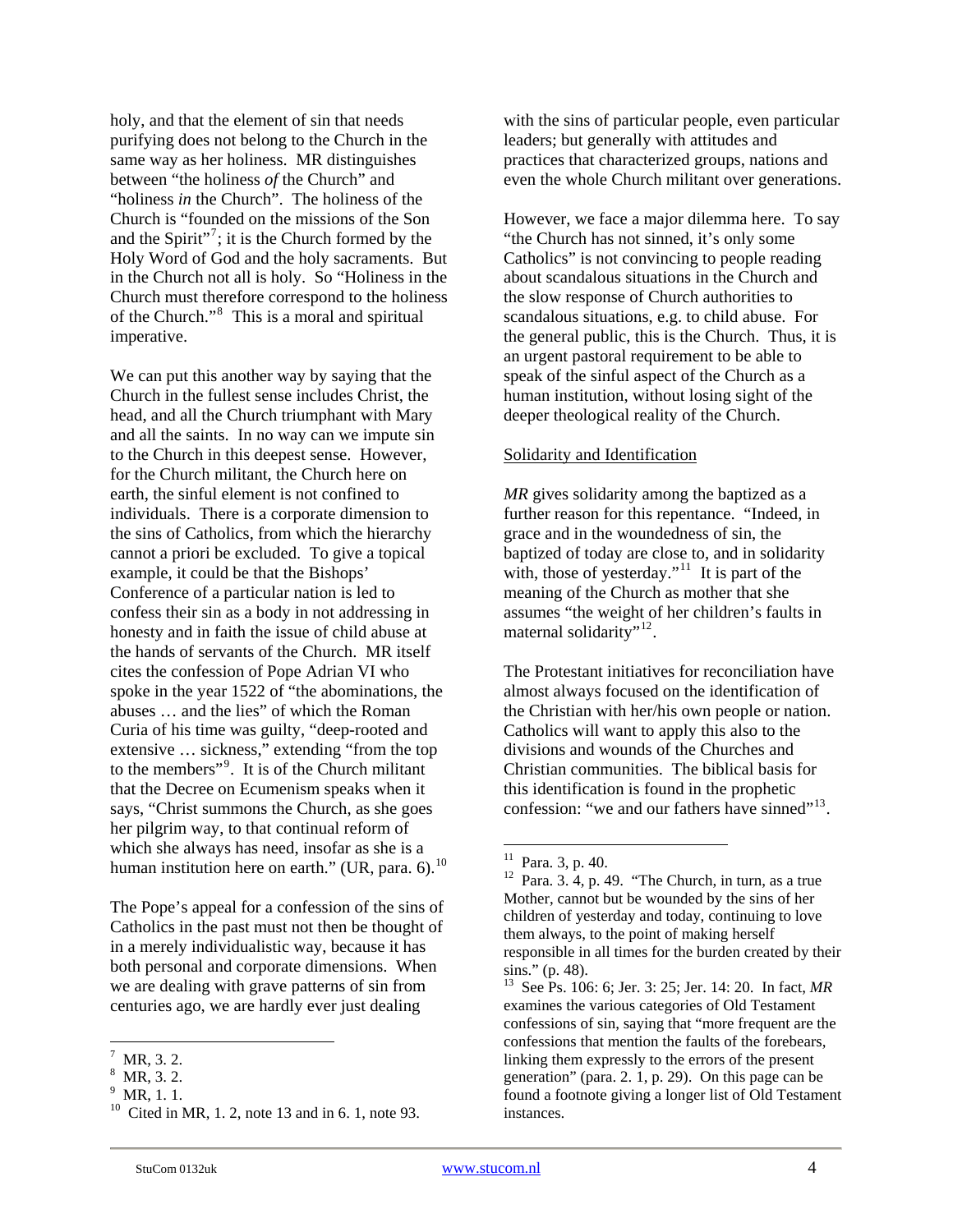The great biblical examples here are Nehemiah and Daniel. In chapter 9 of both books, we find a long confession of the sins of the fathers, accompanied by a confession of the sins of their own generation. Maybe this simple biblical confession, "we and our fathers have sinned", shows us Catholics how to confess the sins of our people in a theologically acceptable way.

In this confession the concept of identification is important. The person making the confession identifies with his/her ancestors. The "we" refers to the present and to the past. Our ancestors committed these sins, our people turned away from the Lord. John Dawson, a major teacher on reconciliation, has written: "Nehemiah and the families with him assembled themselves before the Lord with fasting, in sackcloth and with dust on their heads. Though they were just a remnant, they completely identified with their nation and its history. 'Then those of Israelite lineage separated themselves from all foreigners; and they stood and confessed their sins and the iniquities of their fathers.' (Neh. 9: 2)."<sup>[14](#page-4-0)</sup>

It is important to remember that our redemption has been accomplished by an act of identification – an act of identification by one who was innocent and free of all sin. Thus, the model for understanding identificational repentance must be Jesus himself. The gospel of Matthew presents the baptism of Jesus in the Jordan as his identification with sinners and the prefiguring of his death on the cross. John the Baptist sees the obvious inappropriateness – according to ordinary human thinking – of his baptizing the sinless Jesus: "I need to be baptized by you, and do you come to me?" (Matt. 3: 14). But Jesus replies: "Let it be so now; it is proper for us to do this to fulfil all righteousness." (Matt. 3: 15). Jesus so identifies with all sinners that he takes the consequences of all sin upon himself. The fulfilment of this identification on the cross of Calvary accomplishes the righteousness of God.

Solidarity in sin over generations is recognized by Jesus in his warnings against the scribes and Pharisees in Matthew 23, culminating in the dreadful prophecy: "Truly, I say to you, all this will come upon this generation." (Matt. 23: 36). Jesus directly addresses those who deny any link with the sins of their ancestors, saying "If we had lived in the days of our fathers, we would not have taken part with them in shedding the blood of the prophets." (Matt . 23: 30). The response of Jesus is very blunt: "Thus you witness against yourselves, that you are sons of those who murdered the prophets." (Matt. 23: 31).

### Unofficial and Official Initiatives

We may think: who am I to confess sins on behalf of anybody else? How can I present myself as representing the Catholics of previous generations? Nobody has appointed me to such a responsibility. The answer to this question lies in the important distinction between (1) private initiatives for reconciliation, which are hidden, and (2) official initiatives involving appointed representatives, which are necessarily public.

To act unofficially as a spiritual representative of my church or nation is possible because of my identity (who I am). As a committed Catholic, I carry the Catholic heritage within myself. This is a consequence of my commitment and identification. My incorporation into the heritage and the presence of the heritage in me are foundationally the work of the Holy Spirit. The Holy Spirit makes alive in me and in us the work of the Holy Spirit in the Church through the ages. Just as lay people can evangelize because they are baptized believers with the indwelling Spirit, so too can lay people intercede and pray as bearers of the Church's heritage.

Those sensing a call to reconciliation prayer should probably begin with local issues, for example, if you live near a town which expelled the Jewish population, or a place where Protestant martyrs died. The principle of beginning with the small is biblical, as we find in the words of Jesus: "Well done, good and faithful servant; you have been faithful over a

1

<span id="page-4-0"></span><sup>14</sup> John Dawson *What Christians Should Know About Reconciliation* (Ventura, CA: International Reconciliation Coalition, 1998: www.reconcile.org), p. 21.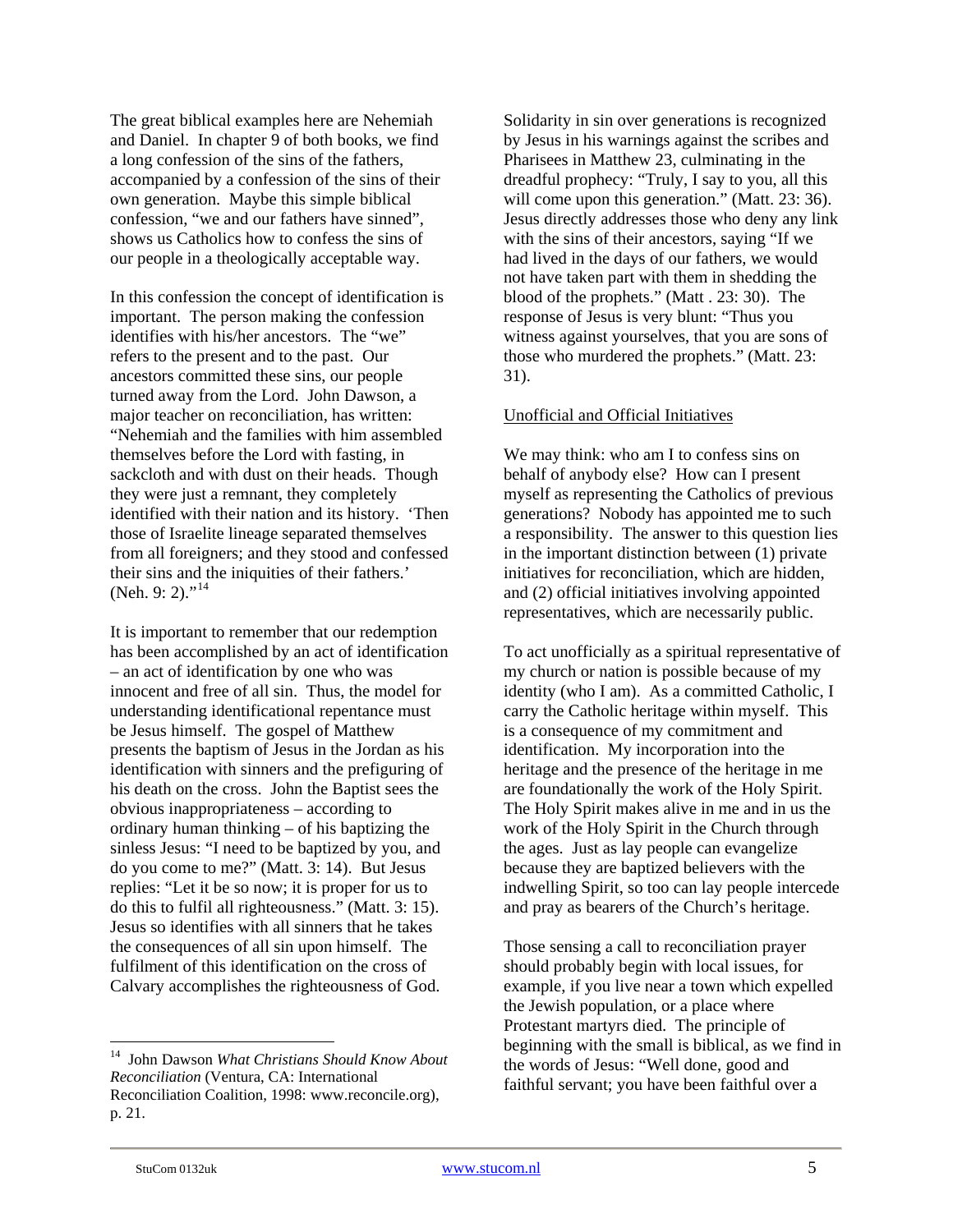little, I will set you over much" (Matt. 25: 21, 23).

In fact, the addressing of age-old conflicts through the Holy Spirit really has to begin from private initiatives. The purpose of unofficial acts of repentance is to begin breaking the grip of the spiritual forces at work in these conflict zones. Those engaging in unofficial initiatives through spiritual identification should not seek publicity. The work is hidden and the immediate fruit is hidden. "Your Father who sees in secret will reward you." (Matt. 6: 6).

Official initiatives of identificational repentance take place when people in authority who officially represent their nation or church confess the sins of their ancestors, identify with them and ask forgiveness. This governmental level repentance has to be made as public as possible. The participants are officially representing their entire people. But such public occasions are not suited to deep grieving, and if they are to be effective the way needs to be prepared by the private and unofficial initiatives of Christians led by the Holy Spirit.

## In Practice

In our contribution to the full process of reconciliation, there need to be four specific elements:

## **1. Research**

This word may be off-putting, but what it really means is: "get your facts right". When we want to confess the sins of the past, we will endanger the whole process if we make false historical statements. This is all the more necessary when people from both sides of an historical conflict are praying together. How much serious research is needed will depend on how public the initiative is, and how deep it is going<sup>[15](#page-5-0)</sup>. The

goal must be that all present at such intercessory prayer can say "Amen" to the confession of sin, including the assertions about past history.

### **2. Confession**

After establishing the facts about what happened in the past, we have to discern between the good and the evil. The confession of past sin involves saying: "This happened in the past. And it was evil." In the process leading to confession, it is wise to focus on the most blatant evils. A confession will not be convincing if lesser evils from a particular historical situation or period are confessed, while nothing is said about a greater evil. It is essential too that the acknowledgment of past acts as evil does not descend into judgment of particular people<sup>[16](#page-5-1)</sup>.

### **3. Identification**

This means that we identify with those who perpetrated the sins or evils being confessed. It means moving from "They" to "We". This is to follow in the footsteps of the Old Testament prophets who confessed: "We and our fathers have sinned." Identification in repentance means, "My people did this. We carry this burden." It is to affirm the spiritual link through folk-people memories between the generations of the past and our generation today.

Is it possible to identify with groups or nations to which we do not belong in order to confess their past sins? The answer has to be "Yes, it is possible", because Jesus as a Jew identified with all the peoples of the earth. But identification with another group, church or people cannot just be an intercessory technique; it has to be a personal commitment to the others – as with missionaries who follow the example of Jesus and take on the culture of the people they serve.

1

<span id="page-5-1"></span><span id="page-5-0"></span><sup>&</sup>lt;sup>15</sup> *MR* insists on a rigorous historical analysis: "One must ask: What precisely occurred? What exactly was said and done? Only when these questions are adequately answered through rigorous historical analysis can one then ask whether what happened, what was said or done, can be understood as

 $\overline{a}$ consistent with the Gospel, and, if it cannot, whether the Church's sons and daughters who acted in such a way could have recognized this, given the context in which they acted." (Para. 4, intro., p. 50). This is clearly speaking of public declarations of repentance. 16 *MR* distinguishes between "objective" and "subjective" responsibility for human acts (para. 5.1., p. 58): "The only responsibility capable of continuing in history can be the objective kind" (p. 59).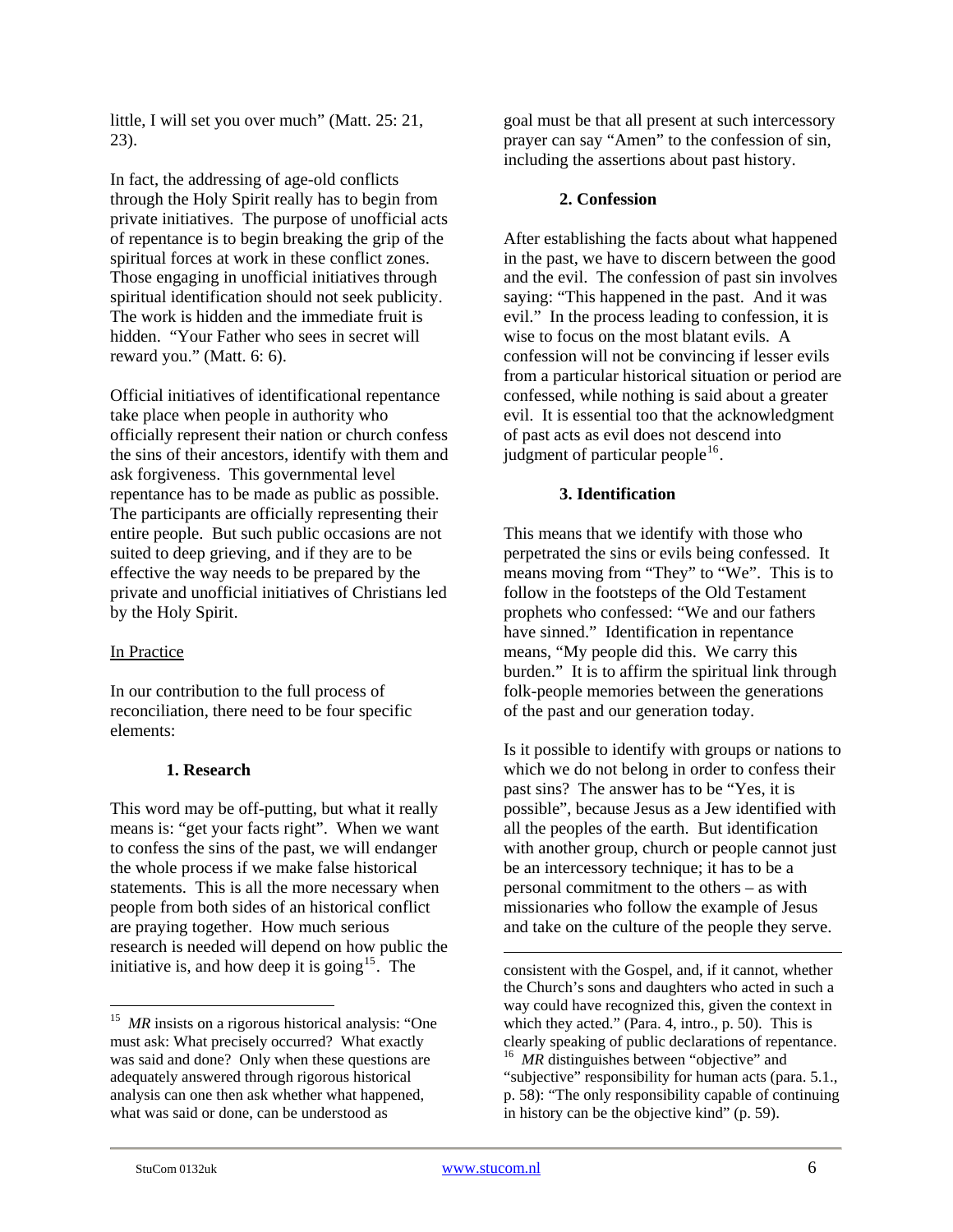Normally, when we work for reconciliation we should seek first potential participants who belong to one of the groups in conflict.

### 4. **Lamentation**

It is possible to say that an event in 1290 or in 1938 was evil, that it was done by my people and yet to have no remorse or sorrow over it. That is why a grieving of heart has to complete the process. A key principle here is that effective repentance requires a sorrow for sin as deep as the emotional and personal involvement of those who committed the atrocities of the past. When we are dealing with brutal events involving such evils as massacres, torture, rape, enforced exile (what we would now call "ethnic cleansing"), humiliation and degradation, we have to realize that hatred and contempt consumed the perpetrators. Particularly when unofficial groups start to address such evils spiritually, little that is significant will be achieved until the repentance goes as deep as the sin.

<span id="page-6-1"></span><span id="page-6-0"></span>Such a grieving of heart cannot be planned or orchestrated. It requires a seeking of the Lord to allow the Holy Spirit to show us the real horror of the sin before the all-holy God. This therefore normally belongs to the sphere of unofficial nonpublicized meetings. The charismatic renewal is making an important contribution here, as through the renewal the Lord is enabling us to reconnect with our hearts and to express profound emotions in our prayer and worship.

### **Asking Forgiveness**

In the four stages in the process of reconciliation, I did not mention forgiveness. Maybe this was because forgiveness is not a major focus in MR.<sup>[17](#page-6-0)</sup> But fundamentally our need to confess and to repent for the sins of the past, the need for our memories to be purified, is not dependent on asking for forgiveness or on receiving it. Forgiveness belongs to the response to confessions of sin, their response to our confession and our response to their confession.

Of course, forgiveness must always be asked of God. For all sin is first of all an offence against God. This clearly applies to all confessions of past sin, whether official or unofficial, public or hidden $18$ .

Meetings to express a public repentance for sins of the past will normally be planned in advance. If any party would be offended or embarrassed by a request for forgiveness, then it would not be included. But should forgiveness from the other party be asked for in unofficial initiatives, such as may happen in some charismatic meetings? First, we need to be sensitive to the dispositions of the victim-group. Descendants of people offended against in the past may not feel that they have the right or the capacity to grant forgiveness. This is often the case with the Jewish people, who will usually say that forgiveness is in the hands of God, and the only humans who could grant it are dead. Secondly, we should be sensitive to the depth of the past suffering. We need to avoid trivializing the evils of the past by thinking that we can enter fully into their history after reading a few books and spending a few hours in prayer.

### Conclusion

 $\overline{a}$ 

 $17$  In the instances of previous papal expressions of repentance, the occasions when forgiveness was asked are explicitly mentioned (MR 1. 1 and 1. 2). 18 In his exhortation *Ecclesia in Europa*, the Pope states that for "any part which the children of the Church have had in the growth and spread of antisemitism in history; forgiveness must be sought for this from God" (para. 56).